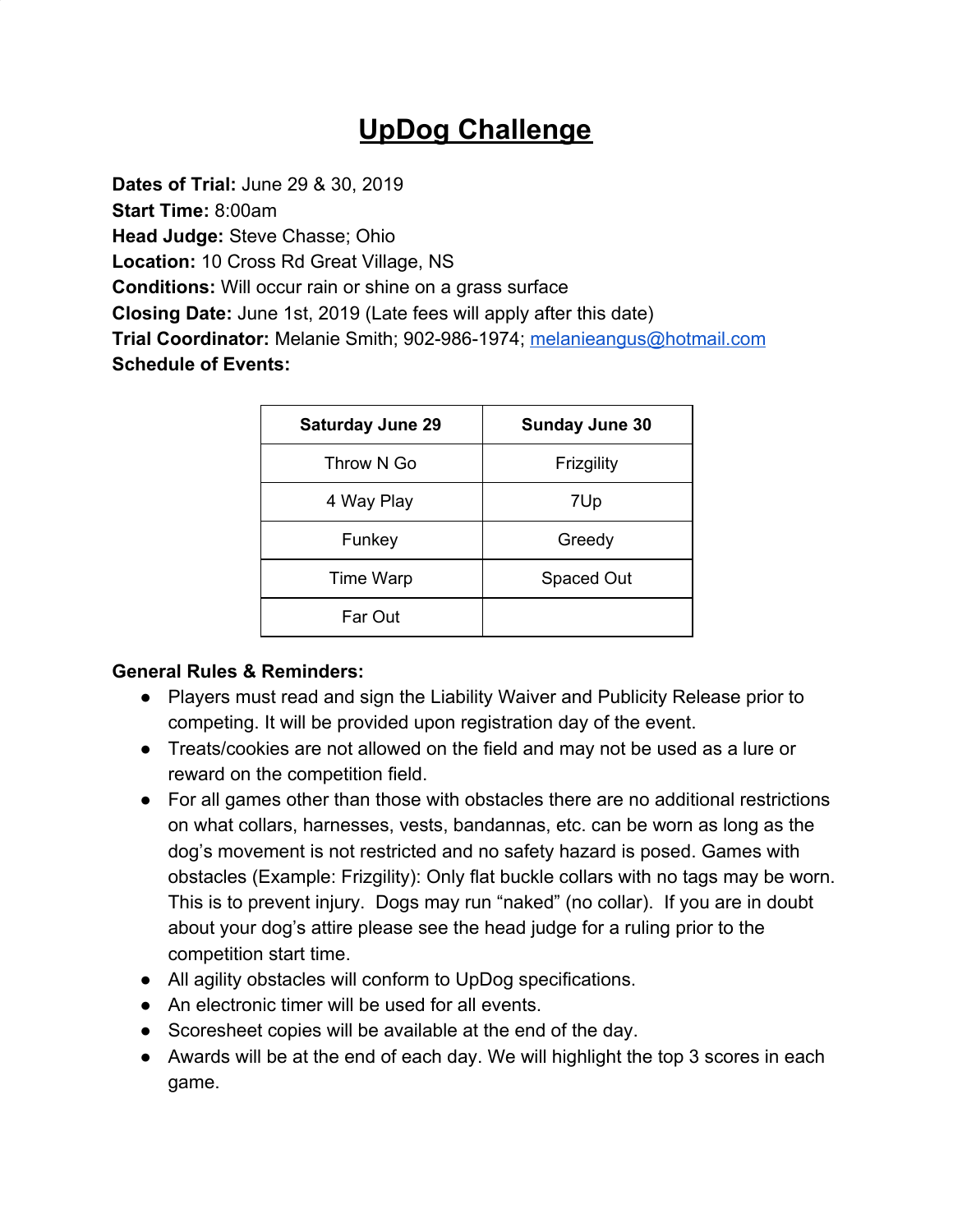- Bitches in heat are allowed to play provided they wear panties.
- Nature breaks: Competitors are expected to walk their dogs prior to taking the field to ensure that the likelihood of an on field nature break is diminished. If a dog eliminates on the field, time will not stop and no penalty points will be assessed. The player should clean up after their dog as soon as the round is complete. Host clubs should provide water/solution to spray on the soiled area immediately after clean up. If a dog soils the field numerous times within a competition the host club has the right to ask the handler to refrain from playing the dog the rest of the day.
- Dogs are limited to running 10 rounds or less per day regardless of the handler.
- Volunteers All participants will be required to volunteer. A volunteer job grid will be posted. If you are unable to fulfill your volunteer duties, please arrange for a replacement and notify Melanie.
- All dogs must be on leash or crated when not competing. Respect other dogs' personal space. Please pick up after your dog. Bring poop bags!!
- Dogs must be at least 16 months old to participate for Freestyle, 12 months for agility games (Frizgility, Funkey & 7Up). There is no age limit for all other games.
- Entry fees must be submitted shortly following registration. Entry fees are \$15 per game. If you register for all 9 games, the cost is \$115 for the weekend. Any entries that come in after June 1st including day of registrants, the cost will be \$20 per game.
- No camping on site unless arranged.
- **PLEASE NOTE:** Abuse in any form, of judges, competitors or volunteers will NOT BE TOLERATED!! Anyone disrupting the event due to poor sportsmanship or abusive behaviour will be DISMISSED from the trial. No fees will be refunded.
- REMEMBER---This sport is FUN for our dogs, handlers, judges and volunteers!!
- Send entry fees to melanieangus@hotmail.com and use updogchallenge for the password if one is required. The deadline for fees and registration is June 1st. Late entries will be charged late fees.

#### **To Register:**

- To play, you must register as guest (at minimum) to get a team number. Each team can be activated so you will see your achievements and points (if you choose) through<https://updogchallenge.com/membership/>
- Registration for our event will be through online registration only. Please visit <https://www.jotform.com/91025813944255>to register.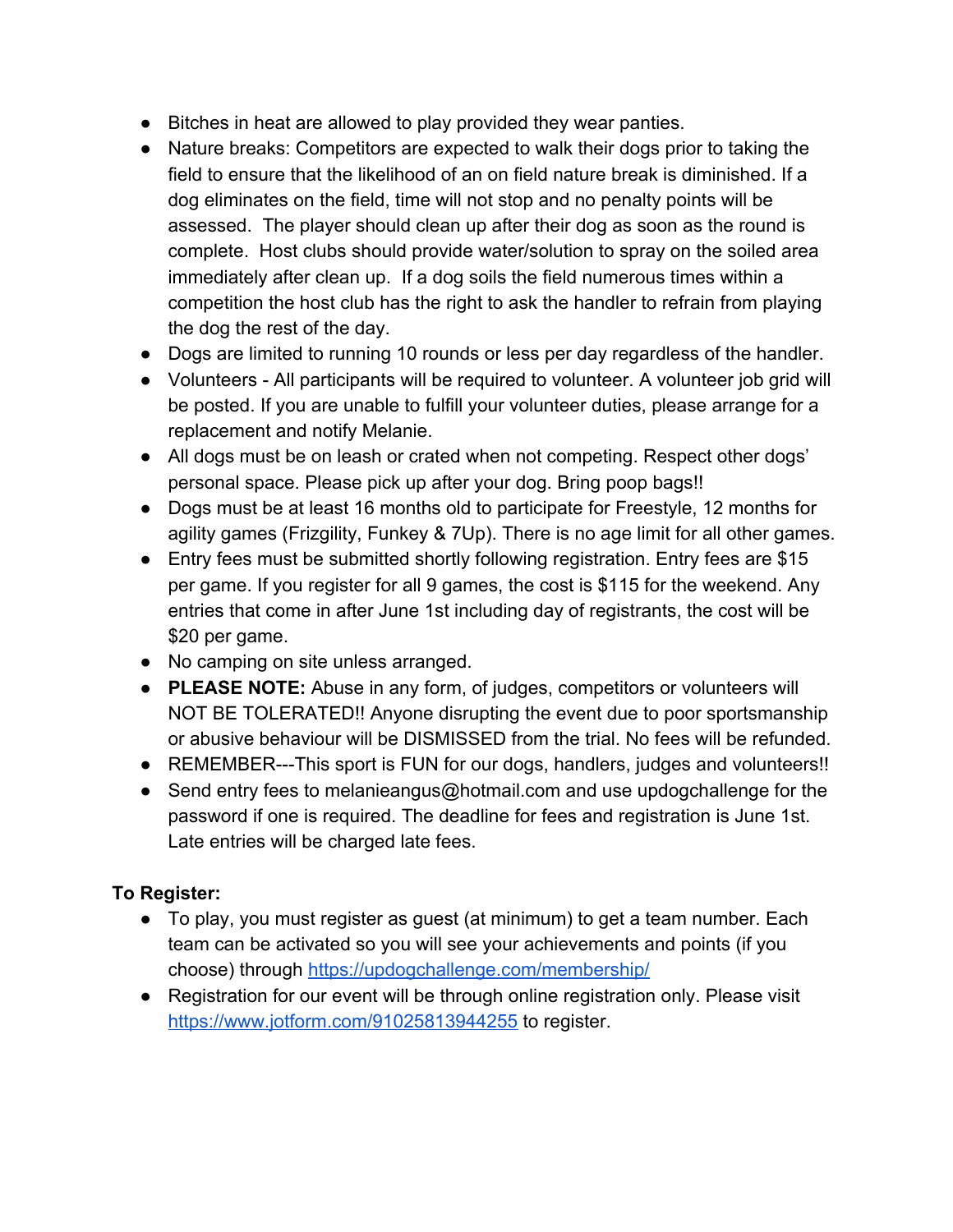### **Description of Games:**

Please see the UpDog website for a full explanation of the games being played.

- **Throw N Go:** Throw and Go is a dog, a disc and a handler starting behind the line and racking up points by getting catches (throws or rollers) in the various scoring zones.
- **4 Way Play:** Score as many points as possible in a 60 second time period by standing in the sweet spot and throwing to 4 score zones. Get a catch in each zone and you have cleared the quad, unlocking the score zones so you can continue to rack up points.
- **Funkey:** FunKey is a game that mixes elements of disc and agility. The key is to have fun while scoring as many points as you can in a 60 second time period. The dog completes one agility obstacles to unlock the ability to throw to a point zone for a catch. Get a catch in all four point zones before starting over. Earn an 2 additional points if both handler, dog and disc are in the "Sweet Spot" when time is called.
- **Time Warp:** Dog and handler race to get 3 catches in the shortest amount of time. Don't forget about the Sweet Spot Double Shot for a HUGE bonus!
- **Far Out:** This distance game gives anyone a shot to be the distance champ. You get 3 throws and an optional bonus throw.
- **Frizgility:** The object of the game is for the dog to successfully maneuver through 3-5 obstacles and then make a catch in the catch zone, return and go back through the same obstacles (opposite direction) and make a catch in the catch zone.
- **7Up:** Alternate completing 5 jumps and catch zones and return to the Sweet Spot in as few seconds as possible.
- **Greedy:** Score as many points as possible in a 75 second time period by throwing to score zones from 4 different throw zones and completing a catch in the Sweet Spot from the 4th throwing zone to secure your accumulated points.
- **Spaced Out:** Score as many points as possible in a 60 second time period by standing in one of the five randomly selected throwing zone and getting catches in the 4 score zones to get a Spaced Out bonus.

## **Disc Selection:**

At UpDog the discs below are allowed to be used at competitions:

- All Hero Dog Disc models
- All Hyperflite Disc models